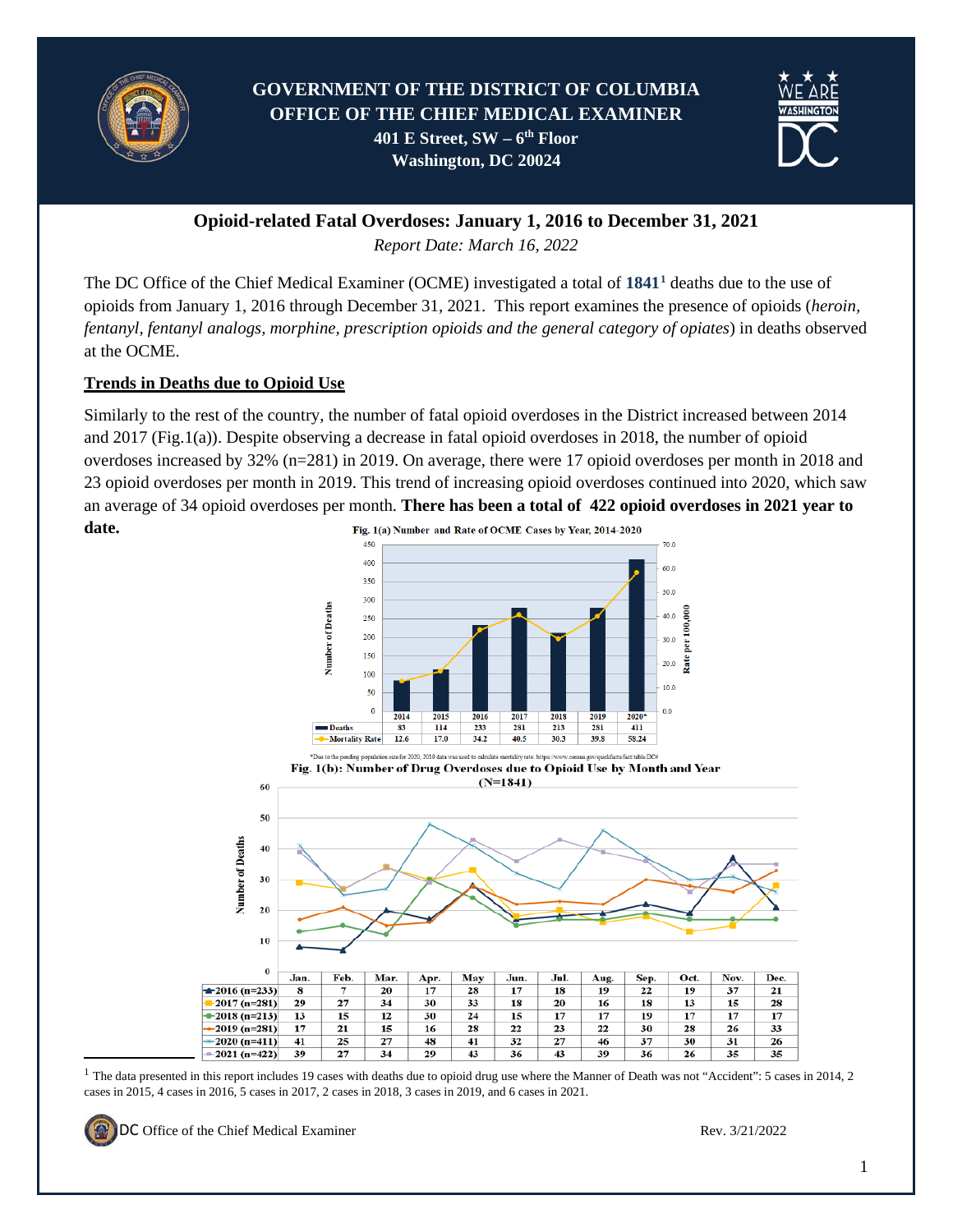### **Incidence of Opioids by Year**

Figure 2 displays the illicit and prescription opioids identified through toxicology testing of the decedents from 201 6 to December 31, 2021 . In 2016, the most prevalent drug identified was heroin. However , beginning in 2017, the most prevalent drug identified is fentanyl. The most prevalent fentanyl analogs identified are furanyl fentanyl, p fluoroisbutyryl fentanyl, acetyl fentanyl and despropionyl fentanyl .

# *Increase in Fentanyl/Fentanyl Analogs in Opioid Overdose s*

Figure 3 highlights the increasing percentage of cases containing fentanyl or fentanyl analogs. The percentage of cases containing fentanyl or a fentanyl analog has gradually increased since 2015. In 2016, **6 2 %** of cases involved fentanyl or a fentanyl analo g . The noticeable increase in the presence of fentanyl and fentanyl analogs began in March 2016, with over half of the cases containing fentanyl . In 2020 , **94 %** of the cases contained fentanyl or a fentanyl analog.

# **Prescription Opioids**

There were **356** prescription opioids found in the opioid overdoses between January 2016 and December 31, 2021 (Fig. 4 ) . The number of prescription opioids identified in fatal opioid overdoses ha d increased steadily between 2016 (n=65 ) and 2017 (n=89 ). However, the number of prescription opioids identified in fatal opioid deaths decreased to 43 in 201 9. Figure 4 illustrates that methadone and oxycodone are currently the most prevalent prescription opioids identified.





Figure 3: Percent of Overdose Deaths Involving Fentanyl 2015-2021



Fig. 4: Number of Prescription Opioids Contributing to Drug Overdoses by Year (n=356)



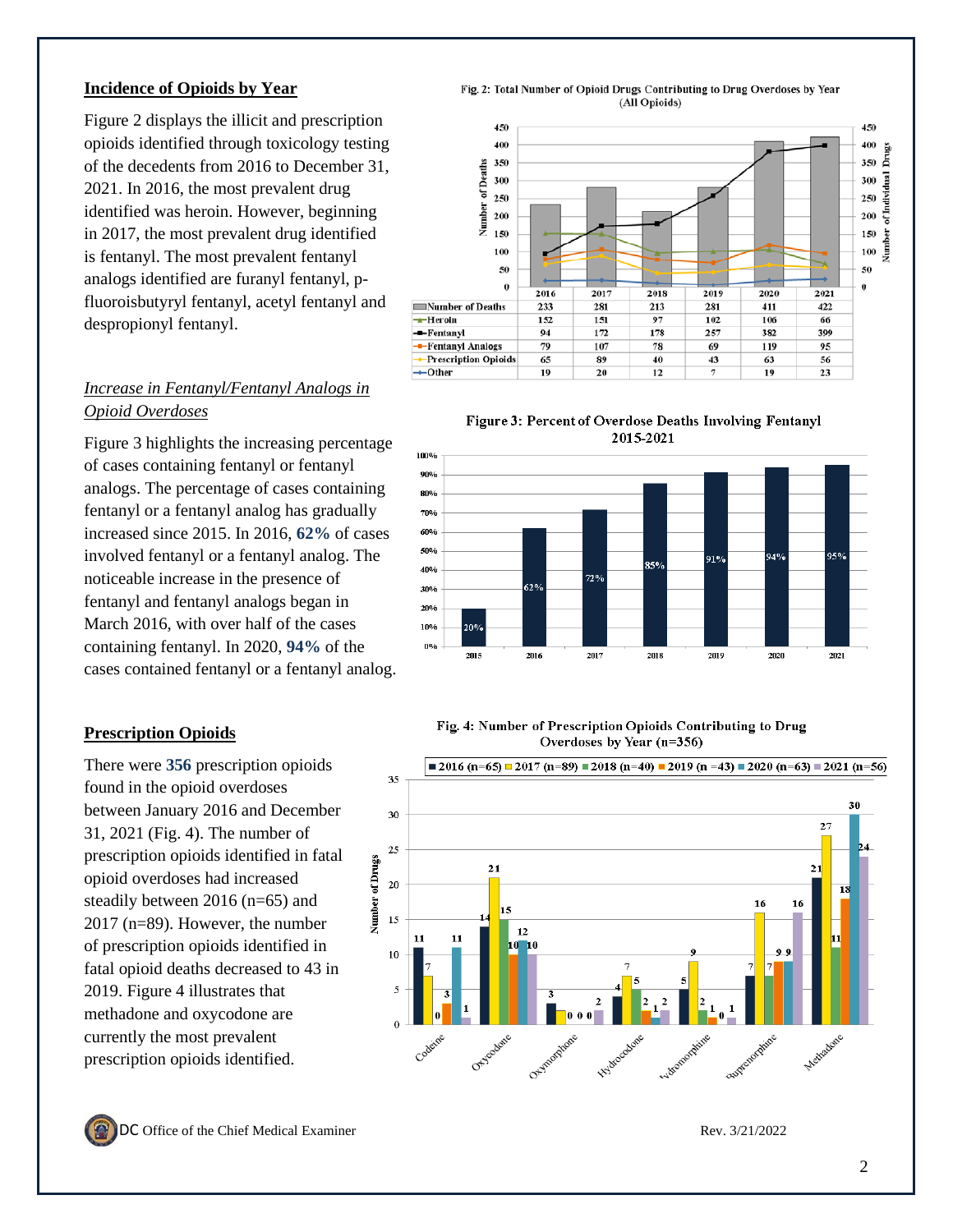### **Demographics**

#### *Age*

Approximately **74%** of all fatal opioid overdoses occur among adults between the ages of 40-69 years old (Fig. 5). Deaths due to opioid use were most prevalent among people ages 50 to 59 (n=33%).

Fig. 5: Drug Overdoses due to Opioid Use by Age



#### *Race/Ethnicity*

Overall, **1557** or **84%** of all deaths due to opioid use were among Blacks (Fig. 6). This trend remains consistent across years.

Fig. 6: Number of Drug Overdoses due to Opioid Use by Race/Ethnicity and Year



#### Figure 7: Percentage of Drug Overdoses due to Opioid Use by Gender and Year



Female

Male



*Gender*

7).

Fatal overdoses due to opioid drug use were more common among **males** (Fig.